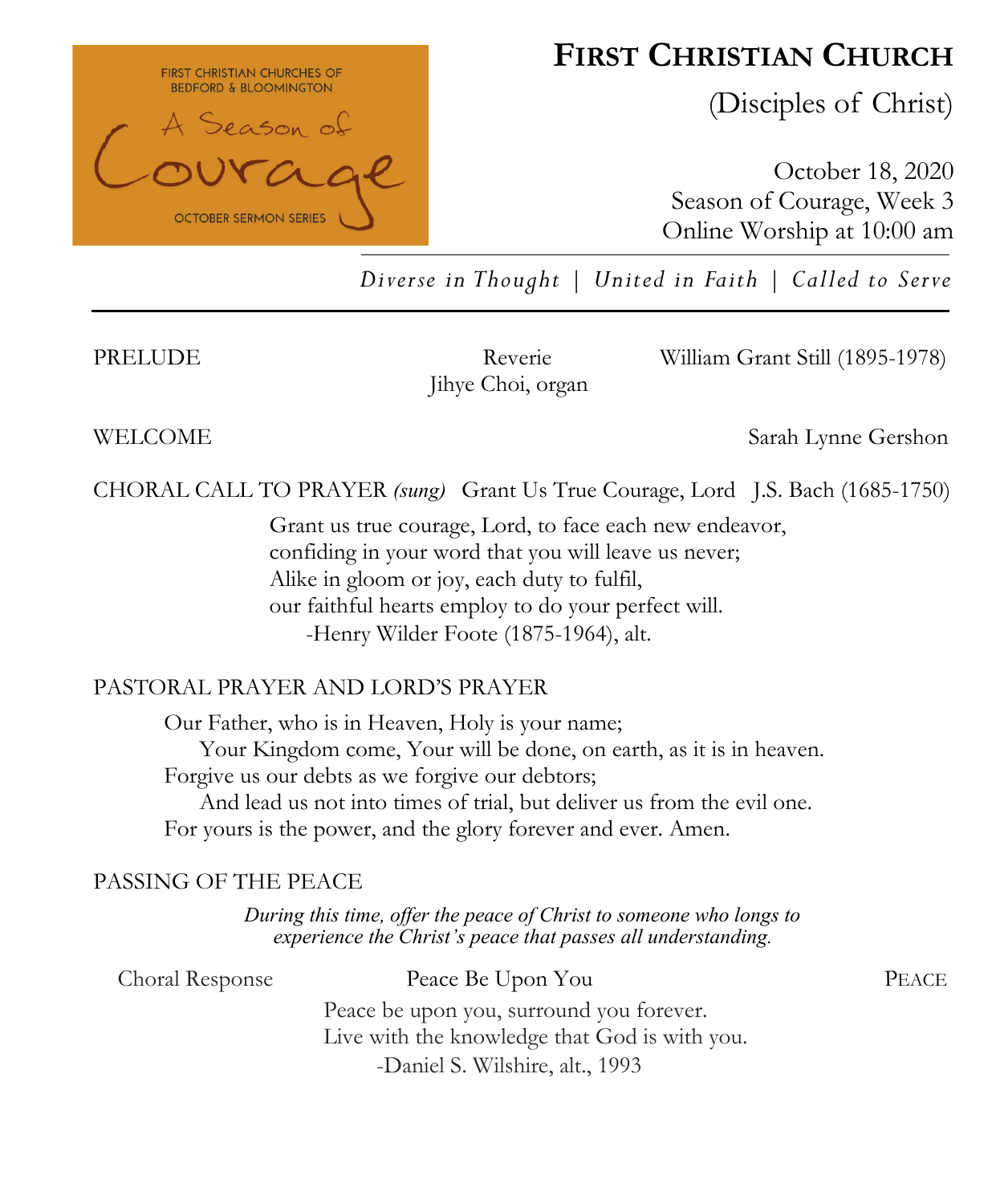SCRIPTURE from 2 Samuel 17:17-24

Leader: The Word of God for the People of God People: Thanks be to God

### HOMILY Sarah Lynne Gershon

# INVITATION TO GIVING Betsy Watson

*You are invited to offer your gift online, by mail, through your bank, or by text (see back page). The method of giving does not matter. It's the mission that makes a difference!*

Response of Praise Doxology

Prayer of Dedication for the Offering

THE LORD'S SUPPER

Invitation to the Table

Words of Institution

Prayer of Consecration for the Bread and Cup

Sharing of the Bread and Cup *(unison)* 

*Please hold the communion elements in your hands during the communion music. We will partake of them in unison following the music.*

| Communion Anthem | Now Shall My Inward Joys Arise | William Billings, 1770 |
|------------------|--------------------------------|------------------------|
|------------------|--------------------------------|------------------------|

| God on his thirsty Zion hill         |
|--------------------------------------|
| Some mercy drops has thrown,         |
| And solemn oaths have bound his love |
| To shower salvation down.            |
|                                      |

Why do we then indulge our fears, Suspicions, and complaints? Is he a God, and shall his grace Grow weary of his saints? -Isaac Watts, 1709

Partaking of the Bread and Cup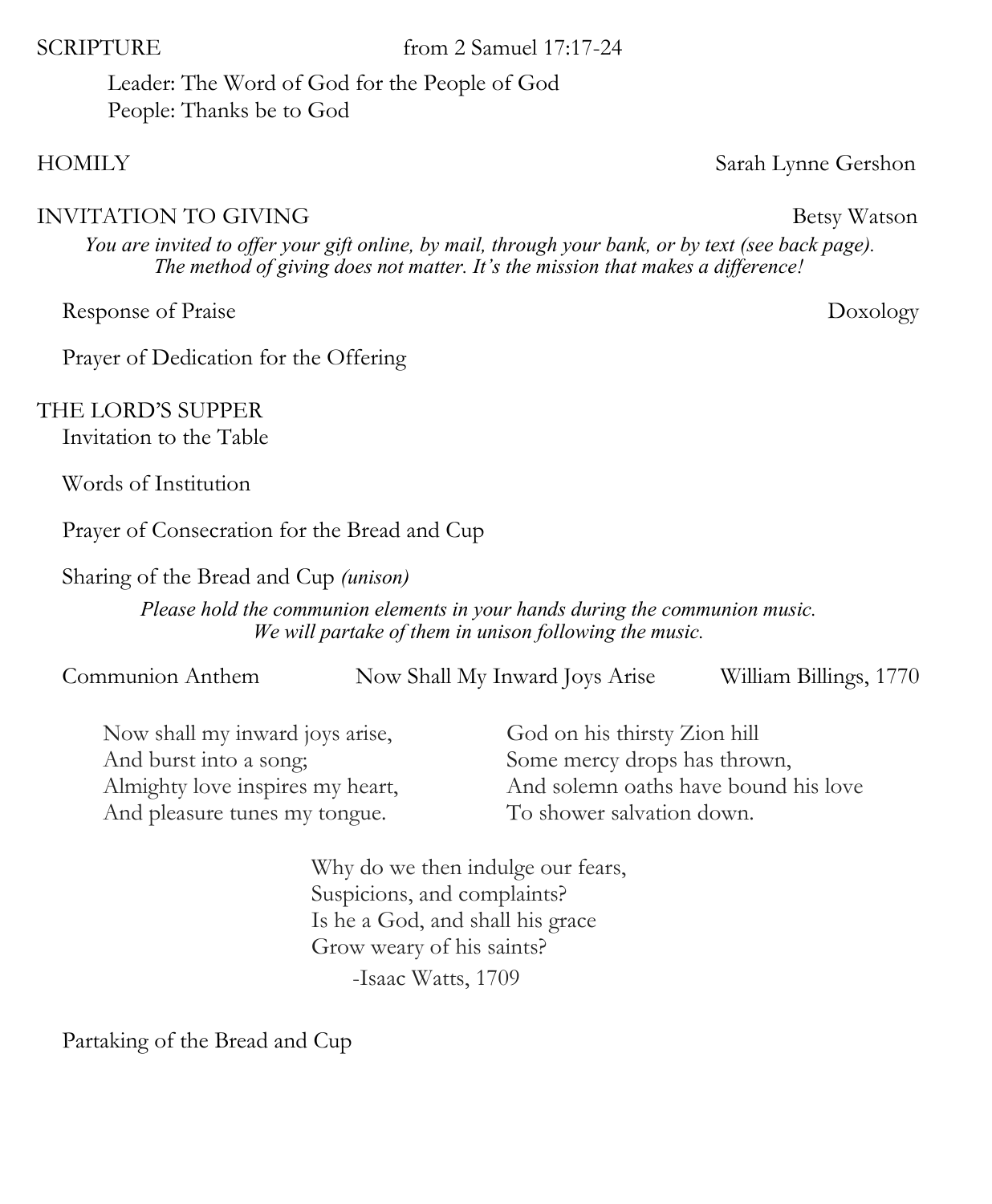### INVITATION TO COMMUNITY

CLOSING HYMN My Life Flows On HOW CAN I KEEP FROM SINGING

My life flows on in endless song Above earth's lamentation. I hear the clear, though far-off hymn That hails a new creation.

No storm can shake my inmost calm While to that Rock I'm clinging. Since Christ is Lord of heaven and earth, How can I keep from singing?

Through all the tumult and the strife I hear that music ringing. It finds an echo in my soul. How can I keep from singing?

No storm can shake my inmost calm While to that Rock I'm clinging. Since Christ is Lord of heaven and earth, How can I keep from singing?

The peace of Christ makes fresh my heart, A fountain ever springing! All things are mine since I am his! How can I keep from singing?

No storm can shake my inmost calm While to that Rock I'm clinging. Since Christ is Lord of heaven and earth, How can I keep from singing?

Text and Music: Robert Lowry, 1869

#### BLESSING AND BENEDICTION

POSTLUDE Toccata in minor, op. 80, no. 11 Max Reger (1873-1916) Jihye Choi, organ

Musicians

Jihye Choi, organ Maria Izzo Walker, soprano Sarah Slover, alto Renson Madarang, tenor Joseph Andreola, bass

Permission to podcast / stream the music in this service obtained from ONE LICENSE with license #A-724866 All rights reserved.

*This service was pre-recorded in various segments to allow the worship leaders to strictly follow guidelines regarding social distancing.*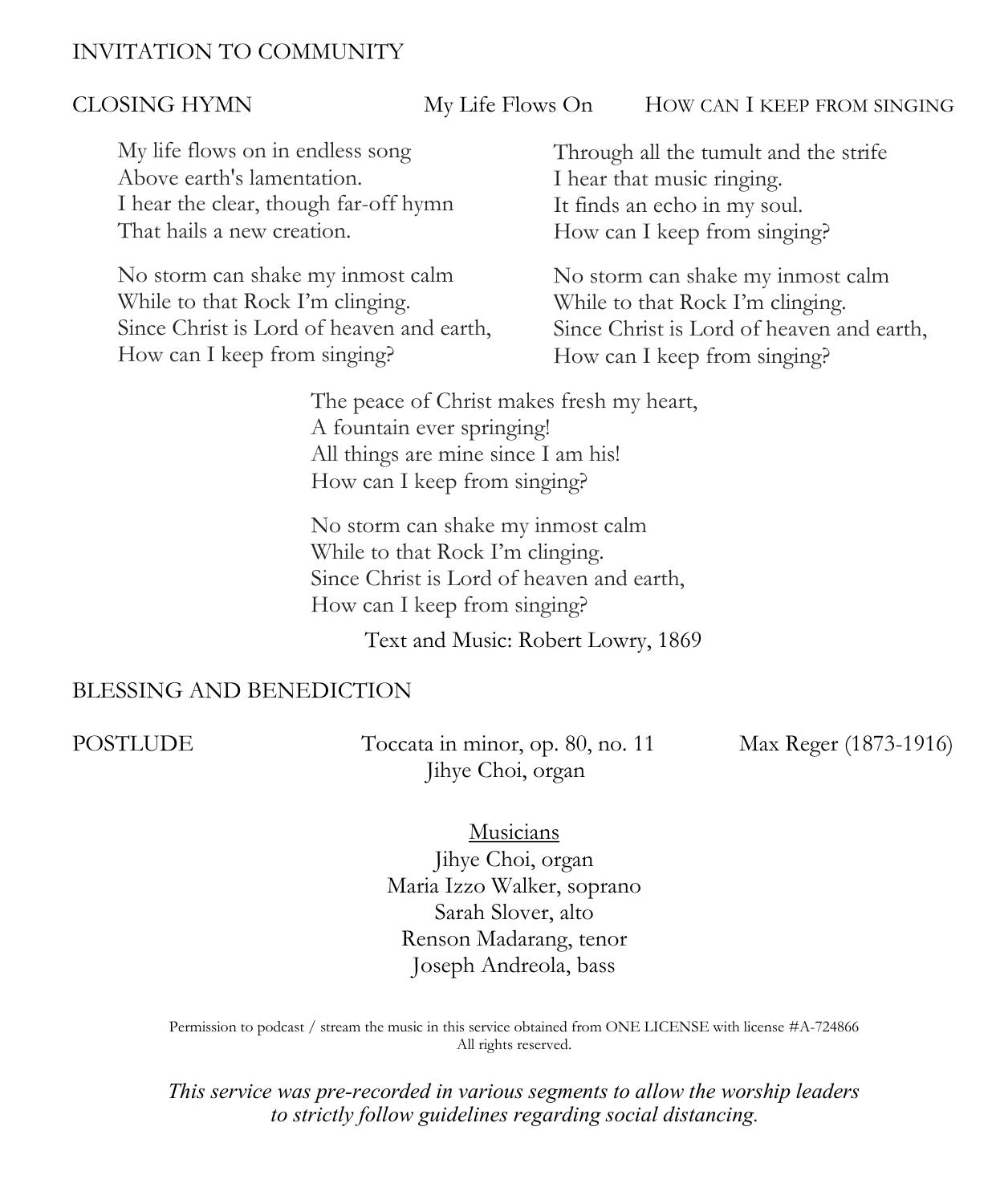

## **Sermon Series, "A Season of Courage" Continues Through October:**

October 18: I Used All My Courage, Sarah Lynne Gershon preaching Scripture: from 2 Samuel 17:17-24 (Pastor Bruce on study leave)

October 25: The Fiery Furnace; Scripture: Daniel 3:8-30

# **Church Office Closed**

The church office will not be open until **Thursday, October 22**. Mitzi will be working remotely during this time and will be available by phone, 812-545-5568, or email: firstccbedford $(a)$ gmail.com. Feel free to call her during regular office hours 9:30-2:00, if you need assistance or have questions.

## **Register Your Attendance Online**

FCC Bloomington has a new feature on our website: a place to record your attendance. Just head to our homepage at www.fccbloomington.org where you will find the "Online Sunday Worship Attendance Form". Whether or not you are a member of the Bloomington or Bedford congregations, we ask that you take time to fill this out. If you have trouble with the online form, please send an email to the church office to make us aware of your attendance and of the problem you are having with the form. Thank you. We also have a form where you can submit your prayer requests. Our prayer ministry teams covenant to pray with and for you daily.